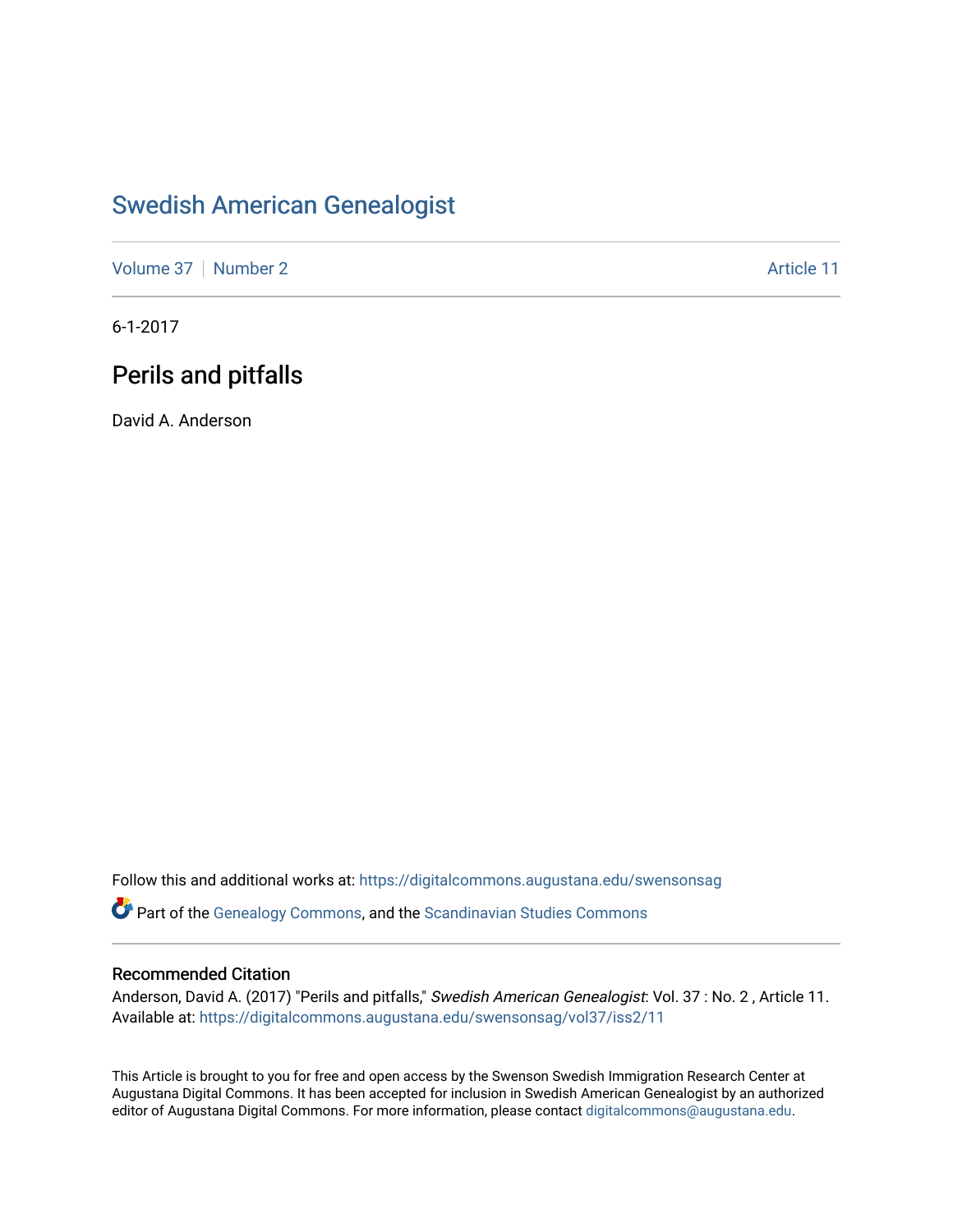# **Perils and pitfalls of relying solely on the** *Husförhörslängd*

#### BY DAVID A ANDERSON

The Swedish *Husförhörslängd* (in English sometimes called Clerical Survey, or Household Examination Rolls) is quite possibly the best genealogical record anywhere! Being a yearly record of peoples' lives, it is the U.S.'s 10-year census record interval on steriods.

Although the *Husförhörslängd* is a great source of information, not all of the information contained therein is correct, and the information must be verified with information from the proper birth, marriage, death, and in/out movement records for accuracy.

## **Examples from Gagnef**

Such is the case for Jans Eric Jansson who lived in Moje, Gagnef, (Dala.) from his birth in 1804 until his death in 1869. As would be expected, he appears in multiple *husförhörslängder* (plural) during his lifetime. It would be tempting to use the information found in the most recent ones as facts, but that should not be done.

In Gagnef parish's *husförhörslängd* AI:28, pg 58 Jans Eric Jansson appears for the last time while he is alive. His birth is recorded on 18 Sep. 1804 in Moje; he has been married twice, first in 1825 and again

in 1833 after being widowed in 1831. He is recorded dying on 2 May [18]69. He is recorded, as would be expected prior to his death, in 12 April, not between 1869 and 1871, but again on 17 Nov.1872; a note in the *Flyttat* (moving out) column seems to indicate he moved to N. Amerika (after he died!) on 3 June [18]75.

Questions that should come to mind immediately are, if he died in 1869, how could he have been surveyed in 1872, and emigrate to North America in 1875? Careful inspection of the relevant records will answer those questions. Because of these questions, all dates for him and the rest of his family should be verified for accuracy.

Eric's birth is recorded to have taken place on 12 Sept. 1804, not on *18* Sept. 1804, in Moje, Gagnef, to parents Jans Jan Jansson and Cherstin Andersdotter. His baptism took place on the 16th. His birth is given as 12 Sept. 1804 in the first *husförhörslängd* he appears in, but in the second one the date is given as 18 Sept. 1804. Why the change in date? Did poor eyesight make the 12 look like 18? We will probably never know, but the incorrect date was carried through until his death record which also gives his birth date as Sept. 18 1804.

For the record Eric was married in 1825 to Margtha Larsdotter who died childless in 1831. Eric re-married, according to the *husförhörslängd* in 1833 to Brita Ersdotter who was reported born 31 (*sic*) Feb. 1809 in Moje.

She was surveyed from 1862 to 1875, and there is no information regarding what happened to her after 1875. The marriage record for Jans Eric and Brita does not appear in the 1833 listings, but instead appears at the end of the 1832 listings with the wedding taking place on January 1, 1833: "*Enklingen Bonden* Jans Eric Jansson *i* Moje No 9 och pigan Brita Ersdr *ibidem* No 11." We learn that the widowed farmer Jans Eric from Moje No 9 and the maid Brita Ersdotter from Moje No 11 were married on January 1, 1833.

For Eric's wife, Brita Ersdotter, we have a curious birth date of 31 (*sic*) Feb.1809 as recorded in the *husförhörslängd* AI:25, pg 58. We know that Brita lived at Moje No 11 when she was married. She is found at Moje No 11 living with her mother Brita Danielsdotter and stepfather Per Persson,



*Gagnef (W) AI:28 (1868-1877) Image 63 / page 58* (Arkiv Digital).